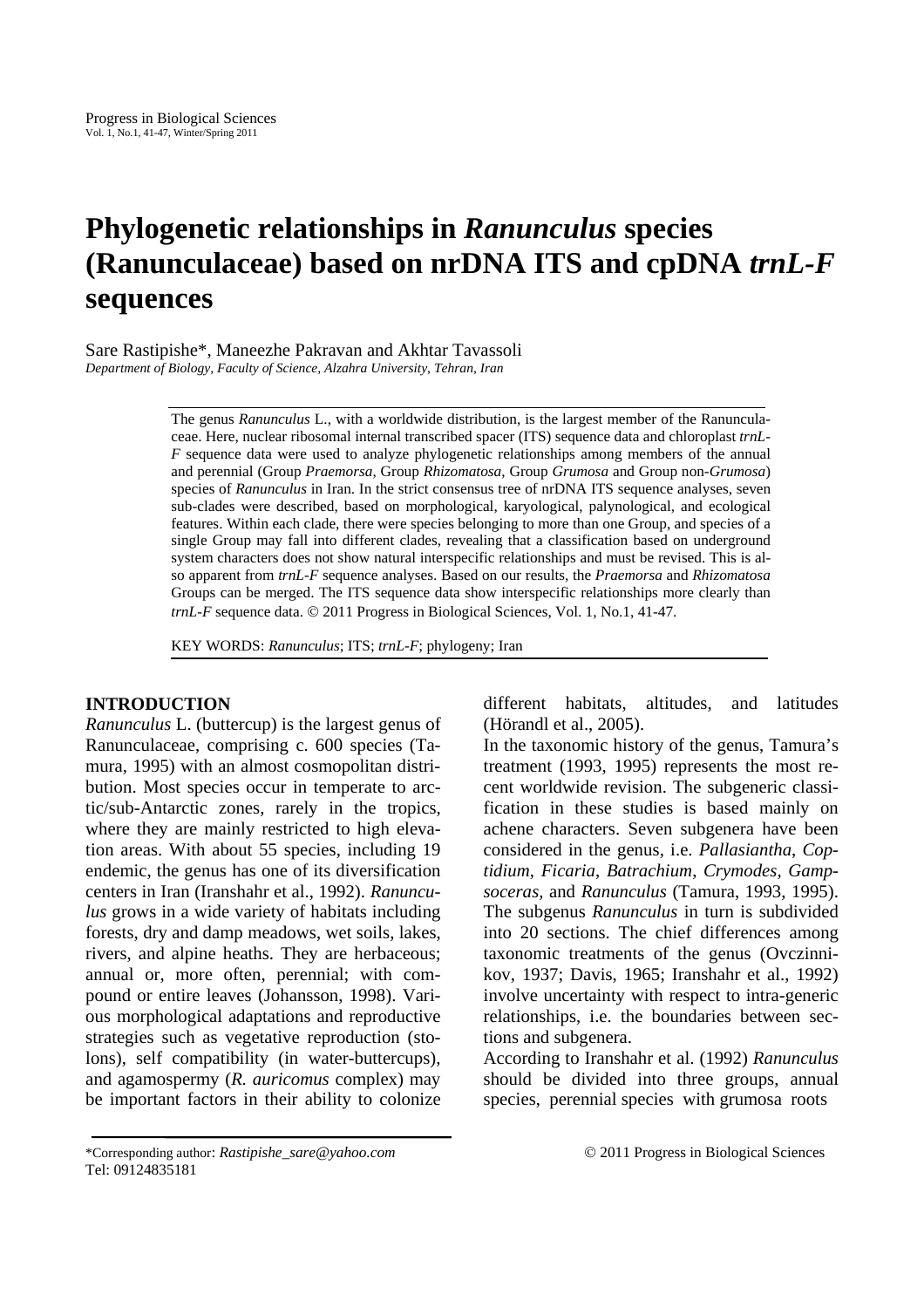| Species                                | Collection                        | Collector                   | Herbarium number |
|----------------------------------------|-----------------------------------|-----------------------------|------------------|
|                                        | Site                              |                             |                  |
| R. amblyolobus Boiss. & Hohen.         | Damavand, TAR<br>lake(Havir)      | Rastipisheh                 | <b>ALUH3028</b>  |
| R. polyanthemos L.                     | Damavand, TAR<br>lake(Havir)      | Rastipisheh                 | <b>ALUH3014</b>  |
| R. brutius Ten.                        | Gilan, Rudbar                     | Leg. P. Wendlebo,<br>Annala | TARI18174        |
| R. repens L.                           | Mazandaran, Ramsar,<br>Javaherdeh | Rastipisheh                 | <b>ALUH3013</b>  |
| R. caucasicus M. B.                    | Azarbayejan,<br>Arasbaran         | Pakravan                    | <b>ALUH3031</b>  |
| R. constantinopolitanus (DC.)<br>d'Urv | Mazandaran, Ramsar,<br>Javaherdeh | Pakravan                    | <b>ALUH2075</b>  |
| R. kotschvi Boiss.                     | Damavand, TAR<br>lake(Havir)      | Rastipisheh                 | <b>ALUH3010</b>  |
| R. ophioglossifolius Vill.             | Sari, Soote village               | Pakravan                    | <b>ALUH3654</b>  |
| R. sericeus Banks & Soland.            | Saveh                             | Mozafariyan,<br>Masoomi     | <b>TARI48180</b> |
| R. sojakii Iranshahr. & Rech. f.       | Tehran, Dizin                     | Rastipisheh                 | <b>ALUH3011</b>  |
| R. arvensis L.                         | Kashan, Niyasar                   | Rastipisheh                 | <b>ALUH3012</b>  |

**Table 1.** Species of *Ranunculus* used in ITS and *trnL-F* study.

(claw-like tubers), and perennial species without grumosa roots.

There are few molecular phylogenetic studies of *Ranunculus*, among which the most important utilized cpDNA restriction sites (Johansson, 1998), cpDNA *matK/trnK* sequences of mainly European species (Paun et al., 2005), and nrDNA ITS sequences (Hörandl et al., 2005). Recently Emadzadeh et al. (2010) reported an inclusive phylogenetic analysis based on a combined dataset of selected nuclear and chloroplast markers. All published phylogenies of *Ranunculus* show considerable inconsistencies with previous taxonomic classifications (for example with Tamura, 1995). On the sectional level, hybridization has probably led to reticulate relationships in many groups (Hörandl et al., 2005). In this study we used sequence data of nrDNA ITS and cpDNA *trnL-F* to investigate interspecific relationships within *Ranunculus* in Iran and to develop a natural classification.

### **MATERIAL AND METHODS Taxon sampling**

Twenty-seven accessions representing the 23 species of known sections and sub-genera of *Ranunculus* growing in Iran were used for nrDNA ITS sequences. Eighteen accessions were obtained from GenBank (Tables 1, 2). We used two accessions for each of the species *R. arvensis*, *R. repens*, *R. caucasicus*, and *R. polyanthemos* one of which was obtained from GenBank. The taxon sampling represented seven species of annuals, nine species of *Praemorsa* Group, two species of *Rhizomatosa* Group, two species of *Grumosa* Group and three species of non*-Grumosa* (folia indivisa) Group (Iranshahr et al., 1992). For *trnL-F* sequences, 12 accessions representing 12 species of *Ranunculus*  were used, two of which were taken from Gen-Bank (Tables 1, 2). The selected species represented two species of annuals, seven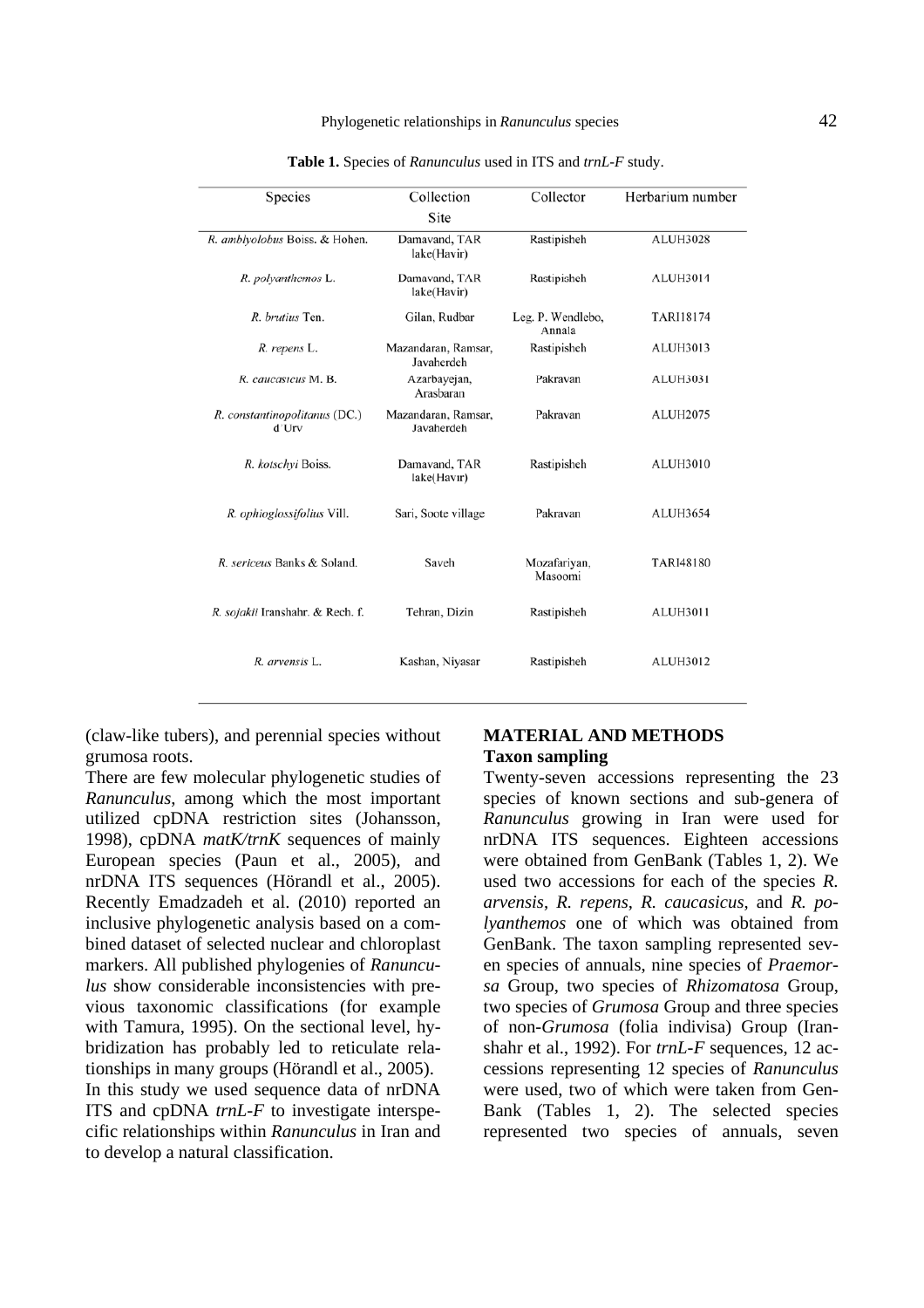**Species ITS nrDNA** *trnL-F* **cpDNA**  *R. bulbosus* L. AM503891 FJ490812 *R. muricatus* L. DQ410718 DQ410740 *R. arvensis* L. AY680177 AB617672 *R. caucasicus* M.B. AY680178 AB617674 *R. amblyolobus* Boiss. & Hohen AB617666 AB617671 *R. polyanthemos* L. AY680121 AB617679 *R. kotschyi* Boiss AB617669 AB617676 *R. sojakii* Iranshahr. & Rech.f. AB617670 AB617678 *R. constantinopolitanus* (DC.) d'Urv AB617668 AB617675 *R. repens* L. AY680160 AB617680 *R. brutius* Ten. AB617667 AB617673 *R. ophioglossifolius* Vill. AY680180 *R. sericeus* Banks & Soland. **-** AB617677 *R. hirtellus* Royle. AY680038 **-**  *R. marginatus* Urv. AY680190 **-**  *R. cornutus* DC. AY680153 **-**  *R. cicutarius* Schlecht. AY680103 **-**  *R. illyricus* L. AY680119 **-**  *R. rufosepalus* Franch. AY680047 **-**  *R. longicaulis* C. A. Mey. AY680051 **-**  *R. lingua* L. AY680184 **-**  *R. pseudohirculus* Schrenk ex F. E .L. Fischer & C. A. Mey. AY680111 **-**  *R. chius* DC. AY680176 **-**  *R. lateriflorus* DC. AY680179 **-** 

Table 2. GenBank number of species used in ITS

and *trnL-F*.

species of the *Praemorsa* Group, and three species of the *Rhizomatosa* Group.

In both analyses, *R. brutius* was selected as an outgroup, based on the molecular study published by Hörandl et al. (2005).

 The nucleotide sequence data reported in this paper will appear in the DDBJ/EMBL/GenBank nucleotide sequence databases with the accession number(s), AB617666, AB617667, AB617668, AB617669, AB617670, AB617671, AB617672, AB617673, AB617674, AB617675, AB617676, AB617677, AB617678, AB617679, AB617680.

#### **DNA extraction, amplification and sequencing**

DNA was extracted from 1-2 g of dried leaf material (silica gel dried or herbarium specimens) using a modified CTAB protocol (Doyle and Doyle, 1987). For amplification and sequencing

**Table 3.** Sequences of the primers used for amplification of the ITS region and *trnL-F* spacer

| <b>Primer Name</b> | Sequence $(5'-3')$     |
|--------------------|------------------------|
| ITS4               | TCCTCCGCTTATTGATATGC   |
| ITS5               | GGAAGTAAAAGTCGTAACAAGG |
| $trn-c$            | CGAAATCGGTAGACGCTACG   |
| $trn-f$            | ATTTGAACTGGTGACACGAG   |

of the ITS region, the forward (ITS5) and reverse (ITS4) primers of White et al. (1990) were used (Table 3). The *trnL-F* spacer was amplified and sequenced using primers *trn-c* and *trn-f* of Taberlet et al. (1991) (Table 3). PCR for the ITS region was carried out in 50 µl reactions using 5 µl DNA, 2 µl of each primer, 3 µl dNTP (concentration 2.5 mM), 5 µl Buffer  $(+$  Mg<sup> $+$ +</sup>), 0.2  $\mu$ l Taq Polymerase (1 U/ $\mu$ l), and 33.8  $\mu$ l water. Reaction conditions for the ITS region were: denaturation at 94°C for 3 min followed by 30 cycles of 1 min at 94°C, 45 sec at 51°C, 2 min at 72°C, and a final extension at 72°C for 10 min in a Peltier thermal cycler (PTC 200; MJ Research). PCR for *trnL-F* region, was carried out in 52 µl reactions using 3 µl DNA, 1 µl of each primer, 5 µl dNTP (concentration 2.5 mM), 5 µl Buffer, 0.5 µl Taq Polymerase (concentration 1  $U/\mu$ l) and 36  $\mu$ l water. PCR conditions for the *trnL-F* region were: denaturation at 94°C for 4 min followed by 30 cycles of 1 min at 94°C, 45 sec at 64°C, 2 min at 72°C and a final extension at 72°C for 5 min in a Peltier thermal cycler (PTC 200; MJ Research). Amplified PCR products were purified using QIAquick PCR Purification kits (QIAGEN, Hilden, Germany) and sequenced using an ABI Big-Dye Ready Reaction kit with an ABI 3730xl DNA Analyzer 96 capillary automated sequencer.

#### **Phylogenetic analyses**

Verified sequences were aligned by sight using Bioedit (version 5.0.6). Maximum parsimony (MP) analyses were performed using PAUP\* version 4.b10 (Swofford, 2003) with the heuristic search options. For this purpose, heuristic searches were performed with 1,000 random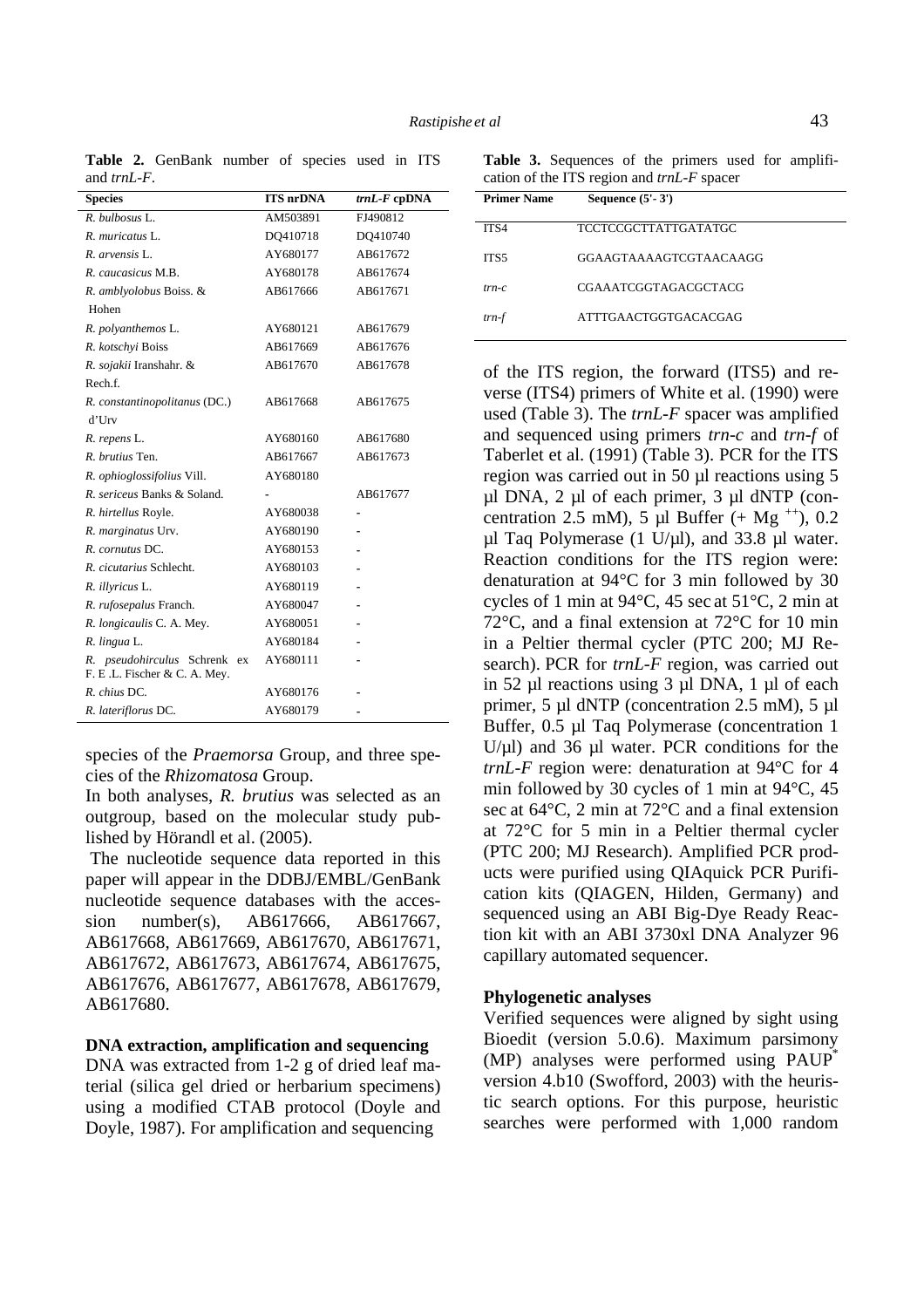

**Fig. 1.** Strict consensus of 29 trees resulting from parsimony analysis of ITS data. Bootstrap values larger than 50 are indicated above the corresponding branches. R (*Rhizomatosa*), P (*Praemorsa*), G (*Grumosa*), n. G (non-*Grumosa*), A (annual species).

stepwise addition replicates and TBR branch swapping with the MULTREES option in effect. The strict consensus tree was computed from all equally most parsimonious trees. The internal support for individual branches was estimated using nonparametric bootstrapping (Felsenstein, 1985). Bootstrap values are shown on the corresponding clades of the strict consensus tree of the parsimony analysis. In addition, a neighborjoining analysis for each of the datasets was conducted. The results of the analyses show the same topology as the parsimony analyses.

#### **RESULTS**

The aligned data matrix of nrDNA ITS sequences was 731 bp. Five ITS sequences were reported for the first time (*R. amblyolobus*, *R. sojakii*, *R. kotschyi*, *R. brutius,* and *R. constantinopolitanus*). The heuristic search yielded 29 most parsimonious trees with length (L) of 494 steps, CI of 0.7753, and RI of 0.7849. The strict consensus of 29 trees with the corresponding bootstrap values is shown in Fig. 1. The cladogram obtained includes a set of well-supported clades designated I-VII.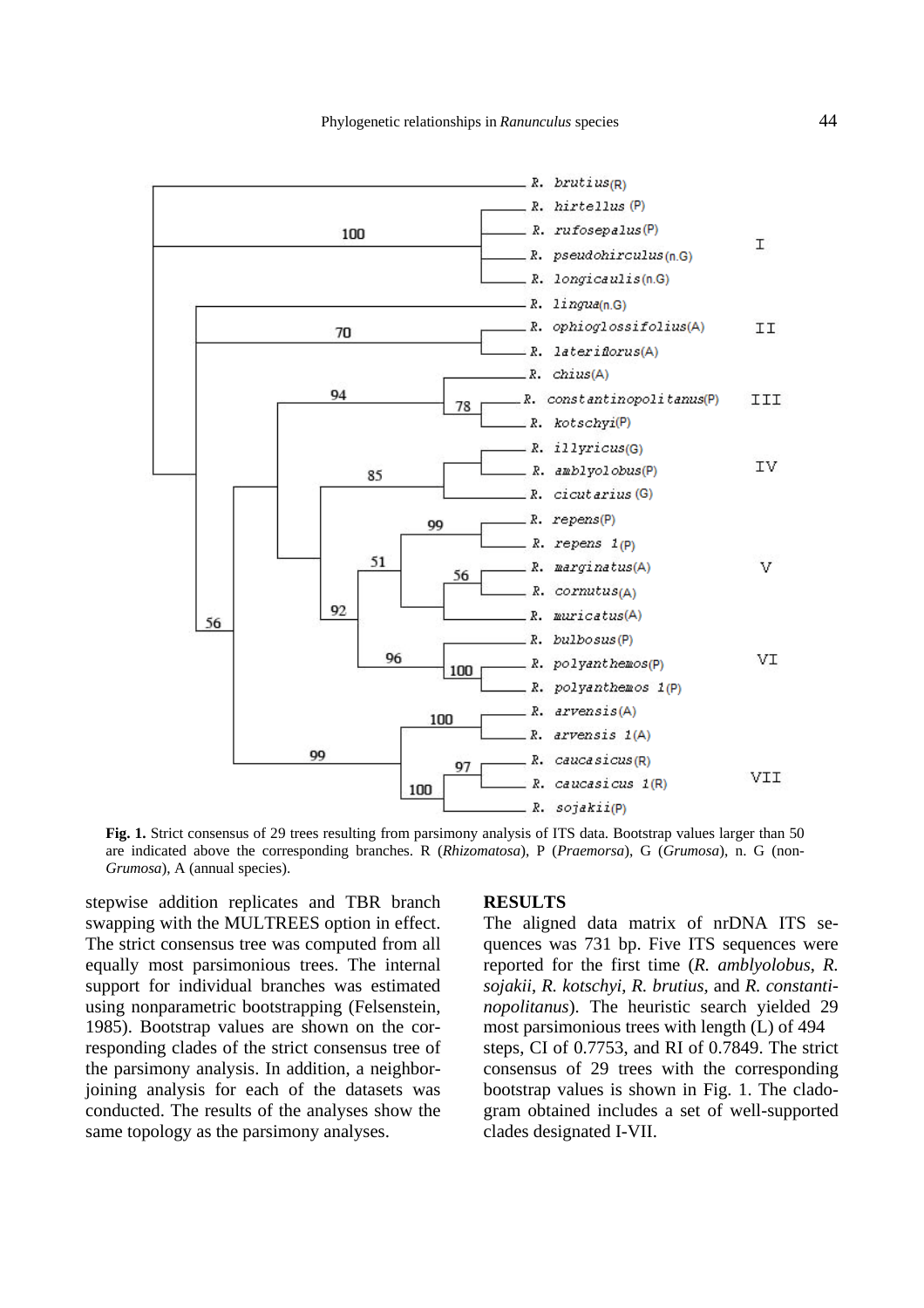

**Fig. 2.** The strict consensus of 6 trees resulting from parsimony analysis of *trnL-F* data. Bootstrap values >50 are indicated above the corresponding branches

The aligned data matrix of *trnL*-*F* sequences was 478 bp after removing ambiguous positions at the end of the matrix. Ten species were sequenced for the first time for this intergenic spacer (*R. amblyolobus*, *R. arvensis*, *R. sojakii*, *R. caucasicus*, *R. kotschyi*, *R. brutius*, *R. constantinopolitanus*, *R. sericeus*, *R. polyanthemos,* and *R. repens*). The heuristic search yielded six most parsimonious trees with  $L=459$  steps, CI=0.9107, and RI=0.6059. The strict consensus of these six trees is shown in Fig. 2.

## **DISCUSSION**

The nrDNA ITS phylogeny study conducted here shows a high level of congruence with the phylogeny reconstruction by Hörandl et al. (2005) and Paun et al. (2005). Our results, however, contradict previous classifications of the genus based only on morphological characters (Davis, 1965; Iranshahr et al., 1992; Tamura, 1995). The molecular data yielded a set of wellsupported clades (I-VII) (Fig. 1), each clade representing a collection of species with common characters.

### **Clade I**

Clade I is well-supported and includes *R. hirtellus* (*Praemorsa* Group), *R. rufosepalus* (*Praemorsa* Group), *R. pseudohirculus* (non-*Grumosa* Group, folia individa) and *R. longicaulis* (non-*Grumosa* Group, folia individa). This clade corresponds to the classifications of Tamura (1995). These species are nested in the subgenus *Ranunculus* (sect. *Ranunculus*). The species of this clade show primarily a Central Asiatic distribution, which indicate also their affinity.

#### **Clade II**

Clade II includes *R. lingua* (sect. *Flammula*), *R. ophioglossifolius* (sect. *Flammula*) and *R. laterifolius* (sect. *Micranthus*). *R. lingua* is sister to *R. ophioglossifolius* and *R. laterifolius*, but, palynologically (see Clarke et al., 1991) is placed in a separate group (*Lingua* group). These three species are placed in two sections (*Flammula* and *Micranthus*) based on Tamura's classifications. The two sections share some characteristics, such as undivided leaves, more or less swollen achenes, and small beaks. In addition,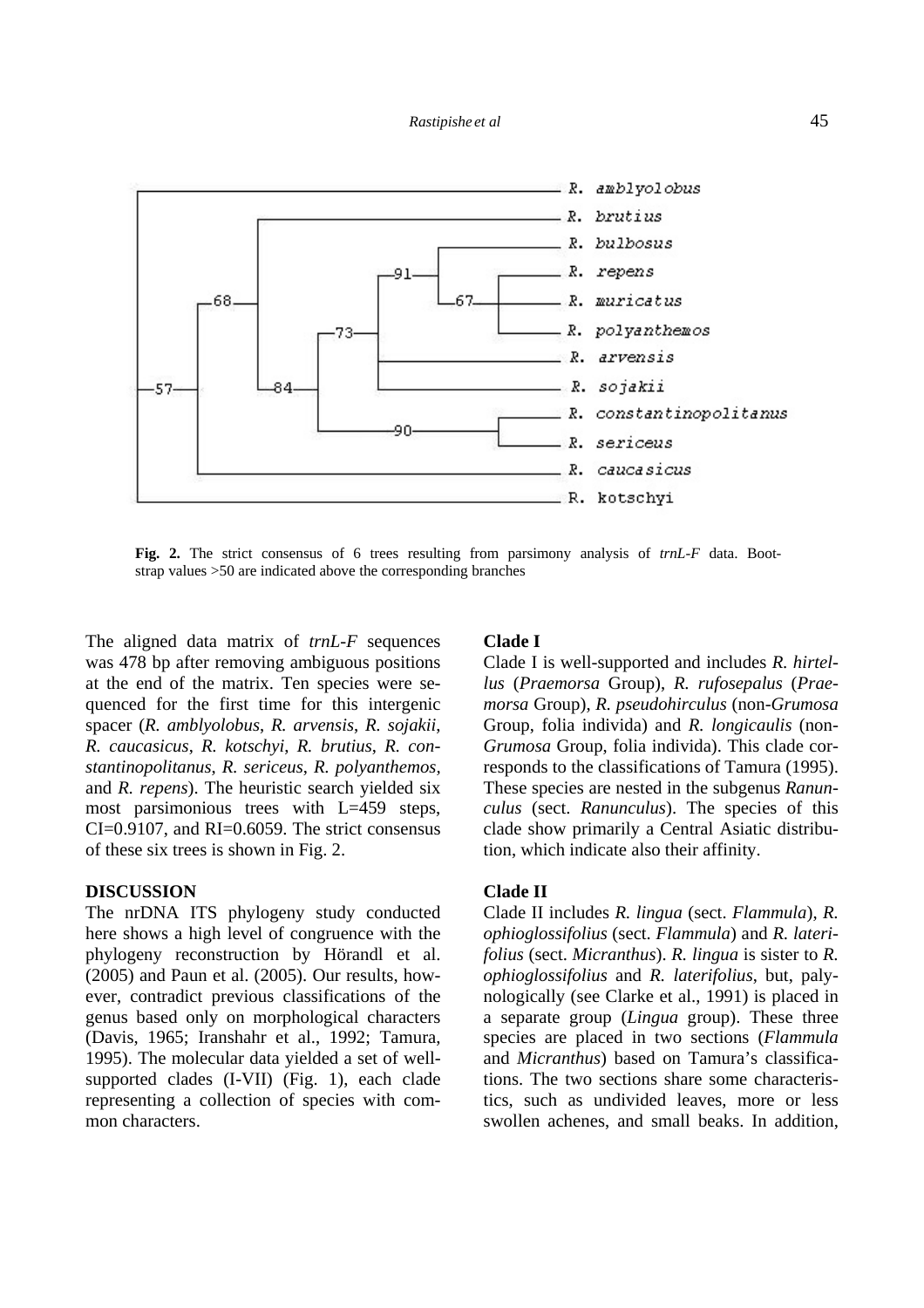they show a similar karyotype (D'Ovidio and Marchi, 1990).

## **Clade III**

*R. chius*, *R. constantinopolitanus,* and *R. kotschyi* are also nested in a well supported clade III ( $bp = 94\%$ ). Within this clade, the basic chromosome number is  $x = 7$ . This clade can be defined by compressed and bordered achenes, terete pedicels, erect sepals, and glabrous receptacles (Hörandl et al., 2005). *Ranunculus constantinopolitanus* and *R. kotschyi* have many similar characteristics, differing only in the shape of achene and density of hairs.

#### **Clade IV**

*R. illyricus*, *R. amblyolobous,* and *R. cicutarius* are nested in clade IV. *Ranunculus illyricus* and *R. cicutarius* are classified in the *Grumosa* Group, while *R. amblyolobous* is a member of the *Praemorsa* Group. The latter shares few palynological characters with *R. cicutarius*. Both species are placed in the *R. acris* group. Pollen grains of *R. acris* group are easily recognizable by an irregular, coarsely undulating tectum. Most species of this group have pollen grains with more than three colpi (up to 12) which are randomly arranged over the surface (pantocolpate). These colpi often have irregular, indistinct margins (Clarke et al., 1991).

## **Clade V and VI**

Within clade V, *R. repens* is sister to the annual species *R. marginatus*, *R. curnatus,* and *R. muricatus*. These are wetland plants and distributed in similar habitats. *Ranunculus repens* is morphologically and palynologicaly similar to the species of clade VI, *R. polyanthemos* and *R. bulbosus*. *Ranunculus repens, R. polyanthemos*, and *R. bulbosus* are nested within the *Praemorsa* Group and share morphological characters.

## **Clade VII**

This clade includes *R. arvensis*, *R. caucasicus,* and *R. sojakii*. *Ranunculus arvensis* has the typical flat spiny fruit with a xylem anatomy peculiar in having a pinnate venation of the pericarp with several ramifications (Trzaski, 1999). The pollen grains in this species are perporate and have echinate tectum. These features are not found in other annual species. It forms a sister group to *R. caucasicus* and *R. sojakii* which are perennials. *R. caucasicus* and *R. sojakii* resemble the species of clade V and VII In morphology.

The resultant tree of the *trnL-F* region is not congruent with the ITS tree, and the relationships of branches to each other are unresolved, with the exception of *R. constantinopolitanus* of the *Praemorsa* Group and *R. sericeus* of the *Rhizomatosa* Group, which form a strongly supported clade (90% bootstrap). These species are morphologically similar to each other.

The categorization of *R. bulbosus*, *R. repens*, *R. polyanthemos*, *R. muricatus*, *R. arvensis,* and *R. sojakii* in one sub-clade in the *trnL*-*F* tree (Fig. 2) is consistent with the results of ITS tree. As *trnL*-*F* sequences provide a low number of informative characters, and, due to ambiguous positions among these sequences, we do not suggest the use of such non-coding regions of the chloroplast genome in low level taxonomy of *Ranunculus*. Therefore, the results of *trnL*-*F* sequences are not discussed further.

Our data show that the *Rhizomatosa* and *Praemorsa* Group can be merged. In addition, the results presented here demonstrate that the classification of perennial species based on the underground system is not supported, and the type of root is an adaptive character related to climate and altitude.

#### **Acknowledgements**

The authors thank Prof. Sh. Zarre and Y. Salmaki for assistance with molecular analyses and Dr. Riahi for helping in laboratory work